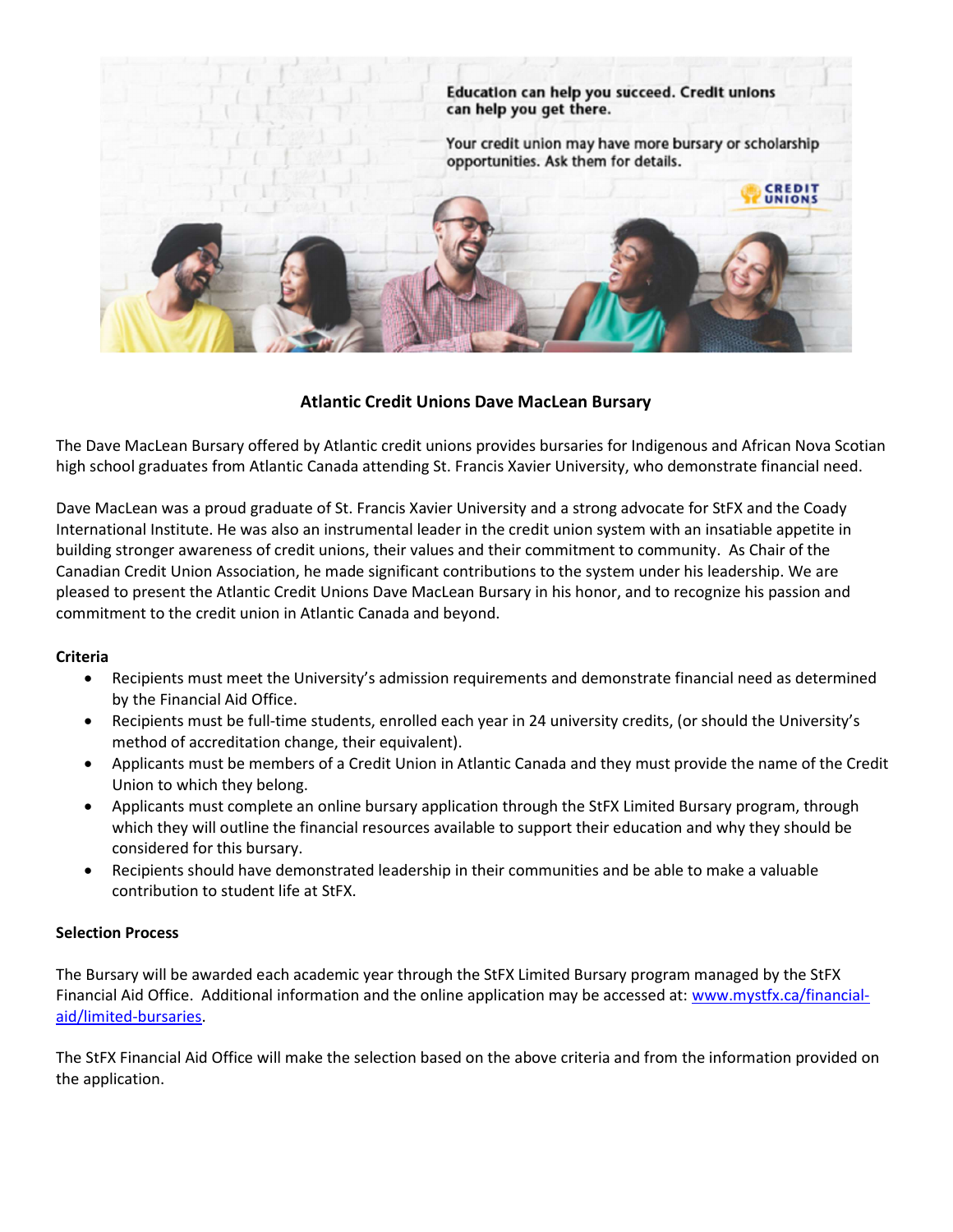# Atlantic Credit Unions Awards at Memorial University

The credit unions in Newfoundland and Labrador together with ACLSM invested \$30,000 to establish endowment funds in the school of Social Work and the faculties of Nursing and Business Administration.

### The Atlantic Credit Unions Graduate Award in Business

Open to students in ALL business graduate programs and valued at a portion of the income on the endowment, the Atlantic Credit Unions Graduate Award in business is granted annually to a full-time student enrolled in a graduate program in the Faculty of Business Administration with a preference to those showing a demonstrated interest in social entrepreneurship.

Recipients must meet the minimum academic requirements of the award as defined by Memorial University of Newfoundland. This award is granted by the Dean, School of Graduate Studies on the recommendation of the Dean, Faculty of Business Administration.

Additional information is available at: https://www.business.mun.ca/graduate/grad-awards.php

### The Atlantic Credit Unions Award in Social Work

Valued at a portion of the income on the endowment the award will be granted annually to a full-time student enrolled in the Bachelor of Social Work Degree program. Preference is given to a student who is completing a practicum in Labrador or who has a particular interest in working with Indigenous or northern communities.

Recipients must meet the minimum academic requirements for an award as defined by Memorial University of Newfoundland. This award will be granted by the Senate Committee on Undergraduate scholarships, Bursaries and Awards on the recommendation of the Dean, School of Social Work.

Additional information is available at: https://www.mun.ca/scholarships/scholarships/current/socwrk.php

## The Atlantic Credit Unions Award in Nursing

Valued at a portion of the income of the endowment, the award will be granted annually to a student who has completed the second year of the Bachelor of Nursing (Collaborative) Program at the Western Regional School of Nursing and has displayed both academic ability and clinical competence.

Recipients must meet the minimum academic requirements for an award as defined by Memorial University of Newfoundland. The award will be granted by the Senate Committee on Undergraduate Scholarships, Bursaries and Awards on the recommendation of the Director of the Western Regional School of Nursing.

Additional information is available at: https://www.mun.ca/scholarships/scholarships/current/nursing.php